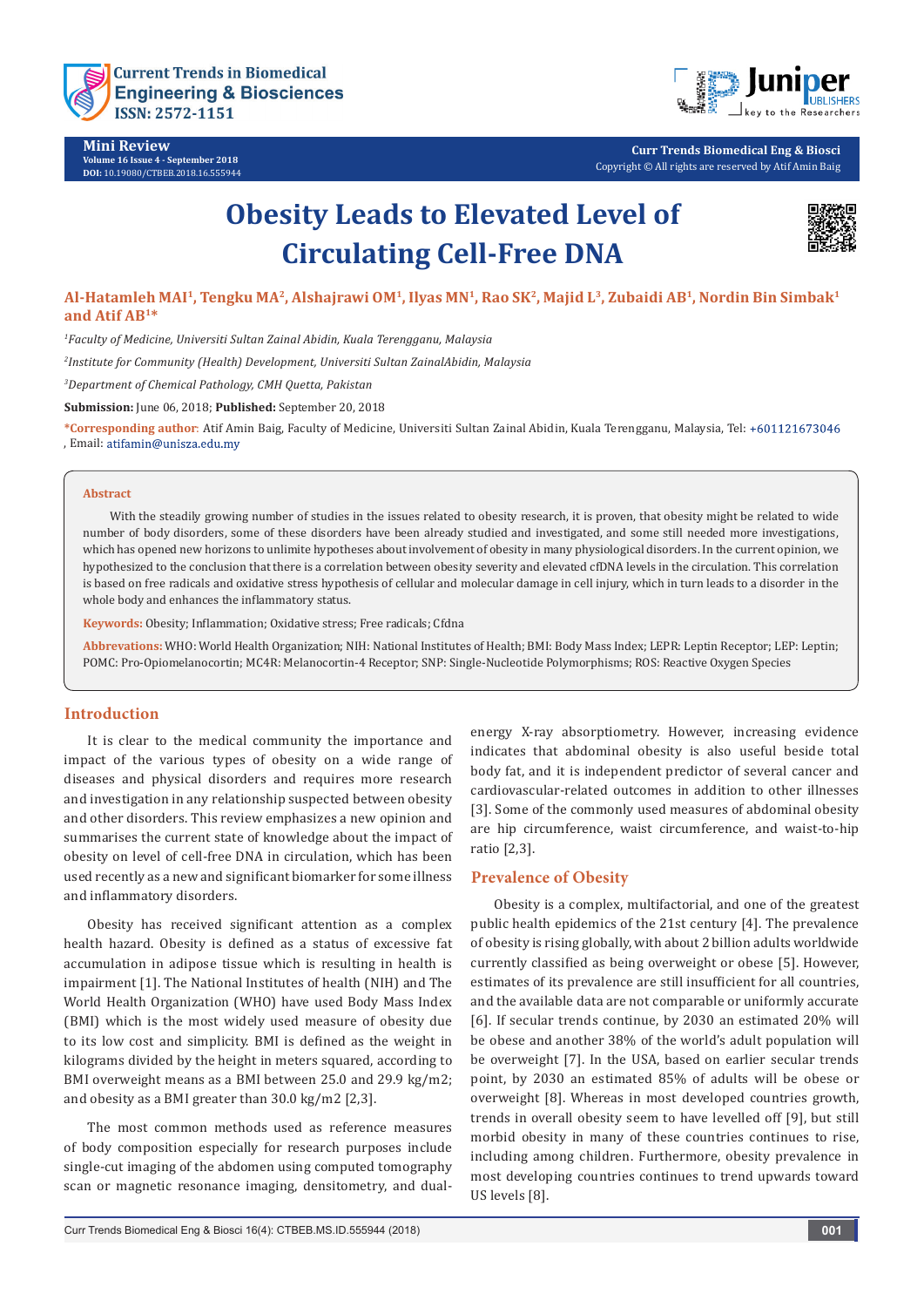# **Common Causes of Obesity**

Environmental factors are seeming to be major contributors to the obesity. It is certain that obesity evolves when there is an imbalance between increase energy intake and decrease energy expenditure. Evidence supports the contribution of both excess energy intake and decreased energy expenditure in the obesity epidemic [10-12]. On the other hand, it is known that single gene mutations are associate with rare forms of monogenic obesity (leptin receptor (LEPR), leptin (LEP), pro-opiomelanocortin (POMC), and melanocortin-4 receptor (MC4R)) [13]. However, there is growing evidence that singlenucleotide polymorphisms (SNP) or common genetic variants may play an important role in the obesity. These SNPs have some effects on an individual susceptibility to obesity, but due to their high frequencies, if involved in lipogenic pathways, may be able to have a wide contribution to obesity in the population [14]. Besides, nutrigentics plays a vital role [15]. The methods used for analysis these mutations are limited and there is a need to work with a cos-effective method [16,17] and to consider any particular method as a prominent bimolecular tool for obesity and its severity.

# **Obesity and Oxidative Stress**

It has been reported that obesity is associated with chronic systemic inflammation in adipose tissue. This condition is affected by the activation of the innate immune system in adipose tissue that enhances oxidative stress and pro-inflammatory status, affecting a systemic acute-phase response. Various chronic diseases are also the result of obesity (e.g., diabetes mellitus, metabolic syndrome, cancers, and cardiovascular and liver diseases) and associated with oxidative stress [18]. So, it has been hypothesized that inflammation of adipose tissue in obese patients plays a significant role in the pathogenesis of obesity-related disorders [19].

Adipose tissue is a storage organ required for energy homeostasis. Adipose tissue is composed of adipocytes primarily and contains other cells (e.g. pre-adipocytes, endothelial, fibroblasts, fibroblastic and immune cells) [20], secreting hormones and cytokines (adipocytokines or adipokines) which exercise autocrine, endocrine, and paracrine action on the whole body. In pathological and, even more, in physiological conditions, adipokines also induce the production of reactive oxygen species (ROS), generating oxidative stress and, in turn, a major, irregular output of other adipokines [21]. Oxidative stress and pro-inflammatory processes are strongly associated [22,23]. Upon activation, many immune cells produce free radicals, and, in the same way, the synthesis of ROS enhances the inflammatory status.

# **Oxidative Stress and Cell Aging**

Oxidative stress is also considered as a measure of unbalance between the production of free radicals and antioxidant defences [24-26]. Oxidative stress has been involved in response to stress

and the pathogenesis of psychiatric and neurologic diseases [27-29]. Mostly, the main cause of oxidative stress has been a production of free radicals. Free radicals are chemical species which contain an odd number of electrons in last electronic layer [30]. This state of electrons of the last layer that grant high reactivity to these molecules or atoms [31]. ROS often generated by mitochondria, in addition to other sources of ROS, such as NADPH oxidase (NOX) enzymes; they are a group of membrane proteins with a known function to generate ROS. These enzymes are working as a transmembrane electron transport chain by using cytoplasmic NADPH as an electron granter to O2 molecule to generate superoxide anion in the lumen of intracellular organelles or the extracellular space. Superoxide anion is mostly considered the essential product of the electron transfer, also to generate other ROS in particular hydrogen peroxide [32,33].

The researchers have identified a total of seven NOX genes: NOX1 to 5 and DUOX1 and 2. The better-described isoform NOX2 needs interaction with another trans-membrane protein, p22phox, in addition to the cytosolic subunits, p40phox, p47phox, p67phox, and with one of the small Rho GTP-binding proteins, Rac1 or 2. On the other hand, other NOX isoforms have a different mechanism of activation and require p22phox for activity. NOX3 and NOX1 enzymes require interaction with cytosolic subunits, NOXO1 and NOXA1, and with Rac1 or 2 [34]. NOX4 seems to be constitutively active; NOX5 and DUOX enzymes are often regulated by increased intracellular Ca2+ [33]. It is worth mentioning that ROS generated by NOX enzymes can directly impact cellular functions; by encourage the oxidation of proteins, then their functional and structural changes [13]. From this particular issue we suggested that increases oxidative stress which is enhances the inflammatory status, subsequently causes damage and destruction of cells which is increasing cell-free DNA in circulation.

# **Circulating Cell-Free DNA**

In 1948, Mandel and Metais discovered the presence of cellfree DNA (cfDNA) in blood plasma [35]. This discovery was not attracted great attention in the medical scientific community until 1994; when the importance of cfDNA was explored in the study of mutated RAS gene fragments in the circulation of cancer patients [36,37]. Understanding the mechanisms of generation of cfDNA is important for conclusion its role in pathology and biology and speeding the translation of analyses to clinical practice. Despite the apparent of cfDNA in blood circulation and other bio-fluids, the exposition of its origin has only been a partial triumph [36,37].

Mostly, cfDNA are found as double-stranded molecules with molecular weights in the wide range of 0.18 kB to 21 kB [38,39]. Various possible sources and cognate mechanisms have been detected. Firstly, it was supposed that cfDNA enters the blood following the cells lysis on the interface between a tumour and blood circulation only. Since it was reported in patients that the concentration of cfDNA in their blood is higher than could be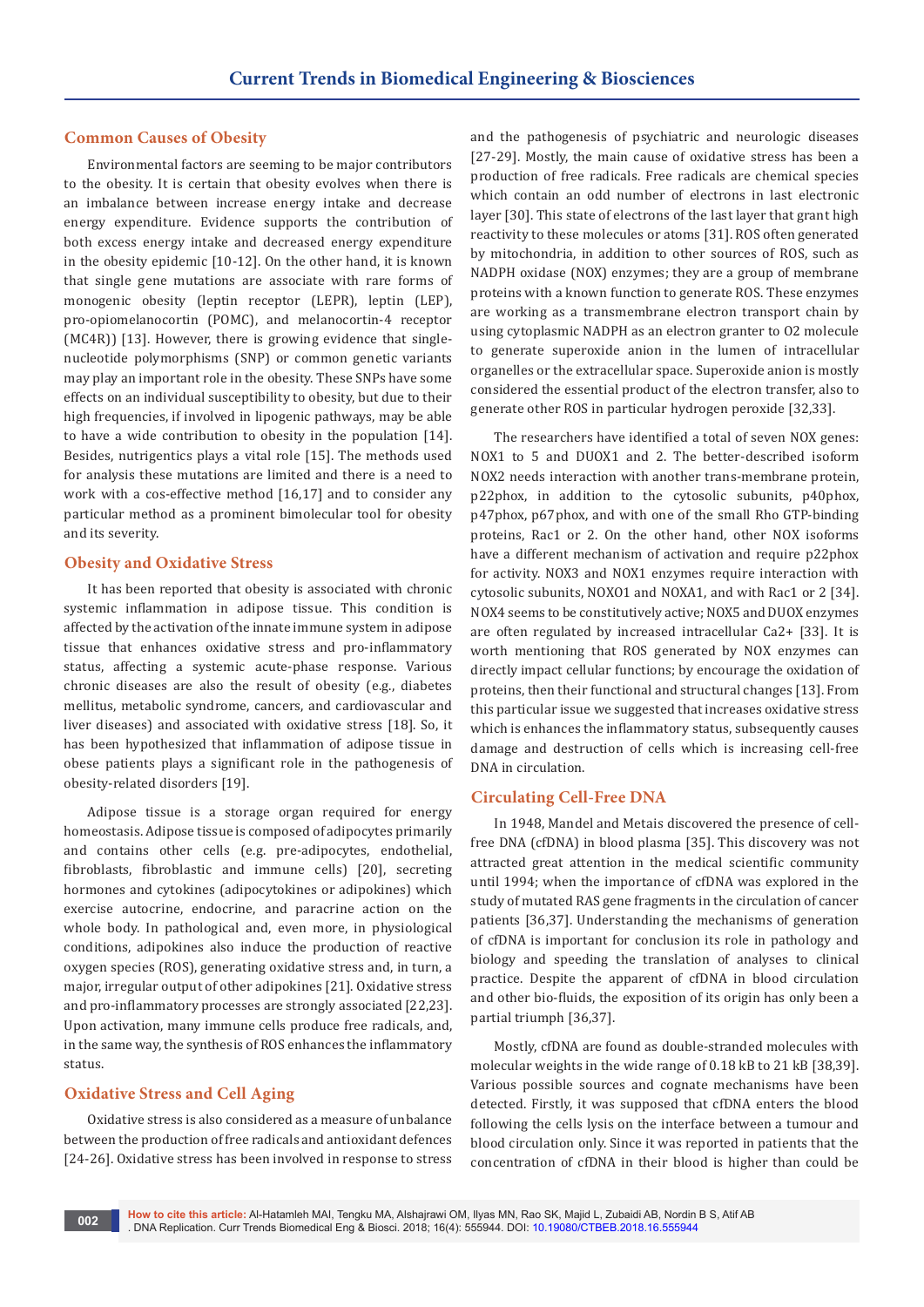accounted for by the mass of cells present, this hypothesis has been abandoned [40]. The exact mechanism of releasing cfDNA into the blood circulation is still unknown, several researchers have suggested that in either healthy or diseased individual's cfDNA is predominantly haematopoietic origin [41,42]. They also demonstrated that under normal conditions, cfDNA is released from apoptotic rather than necrotic processes. It should be emphasized on the role of a dynamic balance between processes of cellular DNA secretion/release and mechanisms of DNA degradation and clearance in the keep of the existing level of cfDNA in human blood [43,44]. The cfDNA is composed of both genomic DNA (gDNA) and mitochondrial DNA (mtDNA) [45]. The concentration of cfDNA has been assessed previously by quantitative PCR (such as TaqMan and SYBR Green) or by different fluorescence-based methods (such as, ultraviolet (UV) spectrometry and PicoGreen staining) [46].

Based on the above discussion, increased oxidative stress, which might result in enhancing inflammatory status and result in cell damage can therefore proposed to rise in circulation of cfDNA. Therefore, various metabolic diseases also can have high chances of high cfDNA level in circulation according to hypothesis of related cfDNA with oxidative stress. The significant disorders might be associated with cfDNA are mertabolic diseases high oxidative stress, for example, obesity and diabetes [47-49]. Studies are required in future to look into the effect of severity of metabolomics stress and oxidative stress on cfDNA [50].

# **Conclusion**

Looking at the cited literature, we hypothesized to the conclusion that there is a correlation between the obesity and elevated cfDNA levels. This correlation based on free radicals and oxidative stress hypothesis of cellular molecules damage and cell injury which in turn leads to a disorder in the whole body, but it still needs to more study and investigation.

# **References**

- 1. Garrow JS (1988) Obesity and related diseases. Churchill Livingstone, UK. Pp. 1-16.
- 2. <http://www.who.int/topics/obesity/en/>
- 3. [Kumanyika SK, Obarzanek E, Stettler N, Bell R, Field AE, et al. \(2008\)](https://www.ncbi.nlm.nih.gov/pubmed/18591433)  [Population-based prevention of obesity: the need for comprehensive](https://www.ncbi.nlm.nih.gov/pubmed/18591433)  [promotion of healthful eating, physical activity, and energy balance:](https://www.ncbi.nlm.nih.gov/pubmed/18591433)  [a scientific statement from American Heart Association Council on](https://www.ncbi.nlm.nih.gov/pubmed/18591433)  [Epidemiology and Prevention. Circulation 118\(4\): 428-464.](https://www.ncbi.nlm.nih.gov/pubmed/18591433)
- 4. [http://www.ama-assn.org/ama/pub/news/news/2013/2013-06-18](http://www.ama-assn.org/ama/pub/news/news/2013/2013-06-18-new-ama-policies-annual-meeting.page) [new-ama-policies-annual-meeting.page](http://www.ama-assn.org/ama/pub/news/news/2013/2013-06-18-new-ama-policies-annual-meeting.page).
- 5. [Peeters A, Barendregt JJ, Willekens F, Mackenbach JP, Al Mamun A, et al.](https://www.ncbi.nlm.nih.gov/pubmed/12513041)  [\(2003\) Obesity in adulthood and its consequences for life expectancy:](https://www.ncbi.nlm.nih.gov/pubmed/12513041)  [a life-table analysis. Ann intern med138\(1\): 24-32.](https://www.ncbi.nlm.nih.gov/pubmed/12513041)
- 6. [Berghöfer A, Pischon T, Reinhold T, Apovian CM, Sharma AM, et al.](https://www.ncbi.nlm.nih.gov/pubmed/18533989)  [\(2008\) Obesity prevalence from a European perspective: a systematic](https://www.ncbi.nlm.nih.gov/pubmed/18533989)  [review. BMC public health 8\(1\): 200.](https://www.ncbi.nlm.nih.gov/pubmed/18533989)
- 7. [Kelly T, Yang W, Chen CS, Reynolds K, He J \(2008\) Global burden of](https://www.ncbi.nlm.nih.gov/pubmed/18607383)  [obesity in 2005 and projections to 2030. Int J obes 32\(9\): 1431-1437.](https://www.ncbi.nlm.nih.gov/pubmed/18607383)
- 8. [Wang Y, Beydoun MA, Liang L, Caballero B, Kumanyika SK \(2008\) Will](https://www.ncbi.nlm.nih.gov/pubmed/18719634)  [all Americans become overweight or obese? Estimating the progression](https://www.ncbi.nlm.nih.gov/pubmed/18719634)  [and cost of the US obesity epidemic. Obesity 16\(10\): 2323-2330.](https://www.ncbi.nlm.nih.gov/pubmed/18719634)
- 9. [Ng M, Fleming T, Robinson M, Thomson B, Graetz N, et al. \(2014\)](https://www.ncbi.nlm.nih.gov/pubmed/24880830)  [Global, regional, and national prevalence of overweight and obesity in](https://www.ncbi.nlm.nih.gov/pubmed/24880830)  [children and adults during 1980–2013: a systematic analysis for the](https://www.ncbi.nlm.nih.gov/pubmed/24880830)  [Global Burden of Disease Study 2013. The lancet 384\(9945\): 766-781.](https://www.ncbi.nlm.nih.gov/pubmed/24880830)
- 10. [Kant AK, Graubard BI \(2006\) Secular trends in patterns of self](https://www.ncbi.nlm.nih.gov/pubmed/17093177)[reported food consumption of adult Americans: NHANES 1971-1975](https://www.ncbi.nlm.nih.gov/pubmed/17093177)  [to NHANES 1999–2002. Am J Clin Nutr 84\(5\): 1215-1223.](https://www.ncbi.nlm.nih.gov/pubmed/17093177)
- 11. [Prentice AM, Jebb SA \(1995\) Obesity in Britain: gluttony or sloth? BMJ](https://www.ncbi.nlm.nih.gov/pubmed/7640595)  [311\(7002\): 437-439.](https://www.ncbi.nlm.nih.gov/pubmed/7640595)
- 12. [Dietz WH, Gortmaker SL \(1985\) Do we fatten our children at the](https://www.ncbi.nlm.nih.gov/pubmed/3873060)  [television set? Obesity and television viewing in children and](https://www.ncbi.nlm.nih.gov/pubmed/3873060)  [adolescents. Pediatrics 75\(5\): 807-812.](https://www.ncbi.nlm.nih.gov/pubmed/3873060)
- 13. [Andreasen CH, Andersen G \(2009\) Gene-environment interactions and](https://www.ncbi.nlm.nih.gov/pubmed/19596186)  [obesity-further aspects of genomewide association studies. Nutrition](https://www.ncbi.nlm.nih.gov/pubmed/19596186)  [25\(10\): 998-1003.](https://www.ncbi.nlm.nih.gov/pubmed/19596186)
- 14. [Tiret L, Poirier O, Nicaud V, Barbaux S, Herrmann SM, et al \(2002\)](https://www.ncbi.nlm.nih.gov/pubmed/11854174)  [Heterogeneity of linkage disequilibrium in human genes has](https://www.ncbi.nlm.nih.gov/pubmed/11854174)  [implications for association studies of common diseases. Hum Mol](https://www.ncbi.nlm.nih.gov/pubmed/11854174)  [Genet 11\(4\): 419-429.](https://www.ncbi.nlm.nih.gov/pubmed/11854174)
- 15. Rao UM, Haque M, Baig AA (2011) Insulin stimulative and antioxidative effects of Persea americana fruit extract on streptozotocin induced hyperglycemic rats. Insulin 4(1).
- 16. [Atif AB, Emilia A, Aliya S, Aamenah M, Zahri MK, et al. \(2014\). Genetics](http://www.wjpr.net/dashboard/abstract_id/1629)  [of Obesity: The Rise of Neutrigenetics, Asian Adipocytes and Strategy](http://www.wjpr.net/dashboard/abstract_id/1629)  [Towards Preventing Obesity. WJPR, 3\(9\): 94-101.](http://www.wjpr.net/dashboard/abstract_id/1629)
- 17. [Umar Faruk Abdullahi, Rochman Naim, Wan Rohani Wan Taib,](http://www.indjst.org/index.php/indjst/article/view/55767)  [Ahmadu Saleh, Anas Muazu, et al. \(2015\) Loop-mediated isothermal](http://www.indjst.org/index.php/indjst/article/view/55767)  [amplification \(LAMP\), an innovation in gene amplification: bridging](http://www.indjst.org/index.php/indjst/article/view/55767)  [the gap in molecular diagnostics; a review. Indian Journal of Science](http://www.indjst.org/index.php/indjst/article/view/55767)  [and Technology, 8\(17\): 1-12.](http://www.indjst.org/index.php/indjst/article/view/55767)
- 18. [Alberti KG, Zimmet PZ \(1998\) Definition, diagnosis and classification](https://www.ncbi.nlm.nih.gov/pubmed/9686693)  [of diabetes mellitus and its complications. Part 1: Diagnosis and](https://www.ncbi.nlm.nih.gov/pubmed/9686693)  [classification of diabetes mellitus provisional report of a WHO](https://www.ncbi.nlm.nih.gov/pubmed/9686693)  [consultation. Diabet Med 15: 539-553.](https://www.ncbi.nlm.nih.gov/pubmed/9686693)
- 19. [Xu H, Barnes GT, Yang Q, Tan G, Yang D, et al. \(2003\) Chronic](https://www.ncbi.nlm.nih.gov/pubmed/14679177)  [inflammation in fat plays a crucial role in the development of obesity](https://www.ncbi.nlm.nih.gov/pubmed/14679177)[related insulin resistance. J Clin Invest 112\(12\):1821-1830.](https://www.ncbi.nlm.nih.gov/pubmed/14679177)
- 20. [Cristancho AG, Lazar MA \(2011\) Forming functional fat: a growing](https://www.ncbi.nlm.nih.gov/pubmed/21952300)  [understanding of adipocyte differentiation. Nature reviews Molecular](https://www.ncbi.nlm.nih.gov/pubmed/21952300)  [cell biology 12\(11\): 722-734.](https://www.ncbi.nlm.nih.gov/pubmed/21952300)
- 21. [Fernández-Sánchez A, Madrigal-Santillán E, Bautista M, Esquivel-Soto](https://www.ncbi.nlm.nih.gov/pubmed/21686173/)  [J, Morales-González Á, et al. \(2011\) Inflammation, oxidative stress, and](https://www.ncbi.nlm.nih.gov/pubmed/21686173/)  [obesity. Int J Mol Sci 12\(5\): 3117-3132.](https://www.ncbi.nlm.nih.gov/pubmed/21686173/)
- 22. [Hensley K, Robinson KA, Gabbita SP, Salsman S, Floyd RA \(2000\)](https://www.ncbi.nlm.nih.gov/pubmed/10927169)  [Reactive oxygen species, cell signaling, and cell injury. Free Radic Biol](https://www.ncbi.nlm.nih.gov/pubmed/10927169)  [Med 28\(10\): 1456-1462.](https://www.ncbi.nlm.nih.gov/pubmed/10927169)
- 23. [Redman CW, Sargent IL \(2003\) Pre-eclampsia, the placenta and the](https://www.ncbi.nlm.nih.gov/pubmed/12842410)  [maternal systemic inflammatory response-a review. Placenta 24: S21-](https://www.ncbi.nlm.nih.gov/pubmed/12842410) [27.](https://www.ncbi.nlm.nih.gov/pubmed/12842410)
- 24. Maira S, Hareem A, Holifaa A, Saif UK, Al-Hatamleh MAI, et al. (2017) Role of Tocopherols in Treatment of Depression related Alzheimer's Disease. Prim Health Care 7(279): 2167-1079.
- 25. [Sies H \(2015\) Oxidative stress: a concept in redox biology and](https://www.ncbi.nlm.nih.gov/pubmed/25588755)  [medicine. Redox Biol 4: 180-183.](https://www.ncbi.nlm.nih.gov/pubmed/25588755)